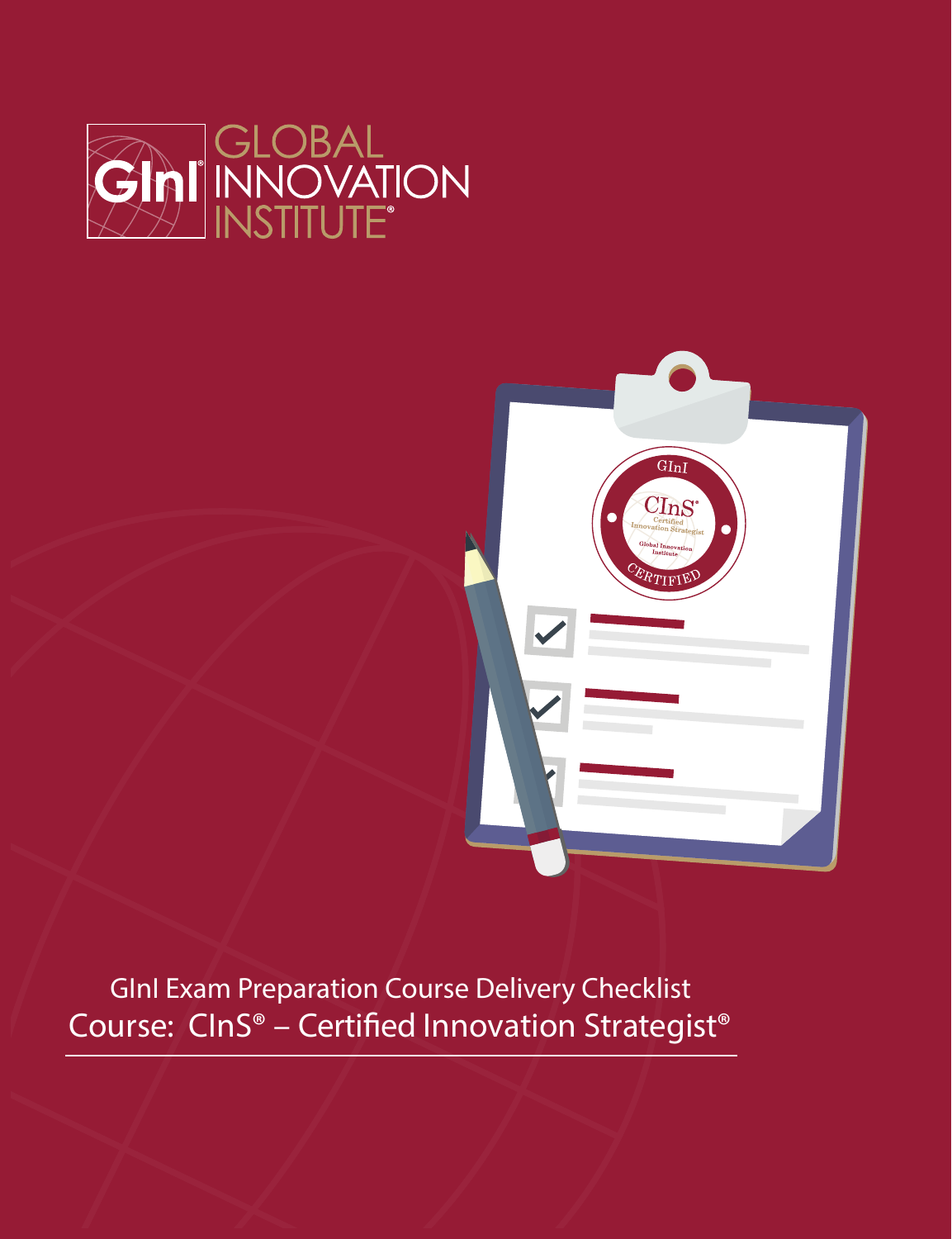



## **GInI® Exam Preparation Course Delivery Checklist Course: CInS® – Certified Innovation Strategist®**

GInI<sup>®</sup> – the Global Innovation Institute<sup>®</sup> – operates the most comprehensive and professionally managed evidence-based innovation certification and accreditation program anywhere in the world – for both individuals and businesses.

GInI<sup>®</sup> is the only innovation certification body in the world that has employed the role delineation study process to establish its certification examinations. GInI<sup>®</sup> has likewise established a series of globally-recognized exam preparation courses designed for preparing individuals to take each certification exam. GInI's **Authorized Providers** deliver GInI's **certification** and **accreditation programs** to individuals and businesses all over the world.

### Both **Authorized Training Providers® (ATPs®)** and **Authorized Innovation Providers® (AInPs®)** deliver **GInI's certification programs** to **individual professionals**:

- Certified Innovation Professional<sup>®</sup> ClnP<sup>®</sup>.
- Certified Design Thinking Professional<sup>®</sup> CDTP<sup>®</sup>.
- Certified Innovation Strategist® ClnS®.
- Certified Chief Innovation Officer® CCInO®.
- Authorized innovation Assessor® AlnA®.

GInI **Authorized Innovation Providers® (AInPs®)**, using GInI **Authorized Innovation Assessors® (AInAs®)** also deliver GInI's **accreditation programs** to **business organizations**:

- Certified Innovative Organization® CInOrg®.
- Accredited Innovation Lab® AInL®.
- Accredited Business Incubator® ABI®.
- Accredited Accelerator Program<sup>®</sup> AAP<sup>®</sup>.
- Innovation Endorsement® InE®.
- Accredited Innovation Training Program<sup>®</sup> AInTP<sup>®</sup>.

*The following series of checklists are intended to aid GInI's Authorized Providers in preparing for and delivering GInI's Certified Innovation Strategist(CInS)® exam preparation course. By carefully following these step by step checklists, the Provider should be able to deliver this course with full confidence that the course will achieve its intended outcomes.*

*These checklists address the specifics of delivering the Certified Innovation Strategist (CInS)® course. For instructions on how to prepare for and market all GInI exam preparation courses generally, and likewise on how to deliver and conclude these courses, please refer to the GInI Course Delivery Checklist.*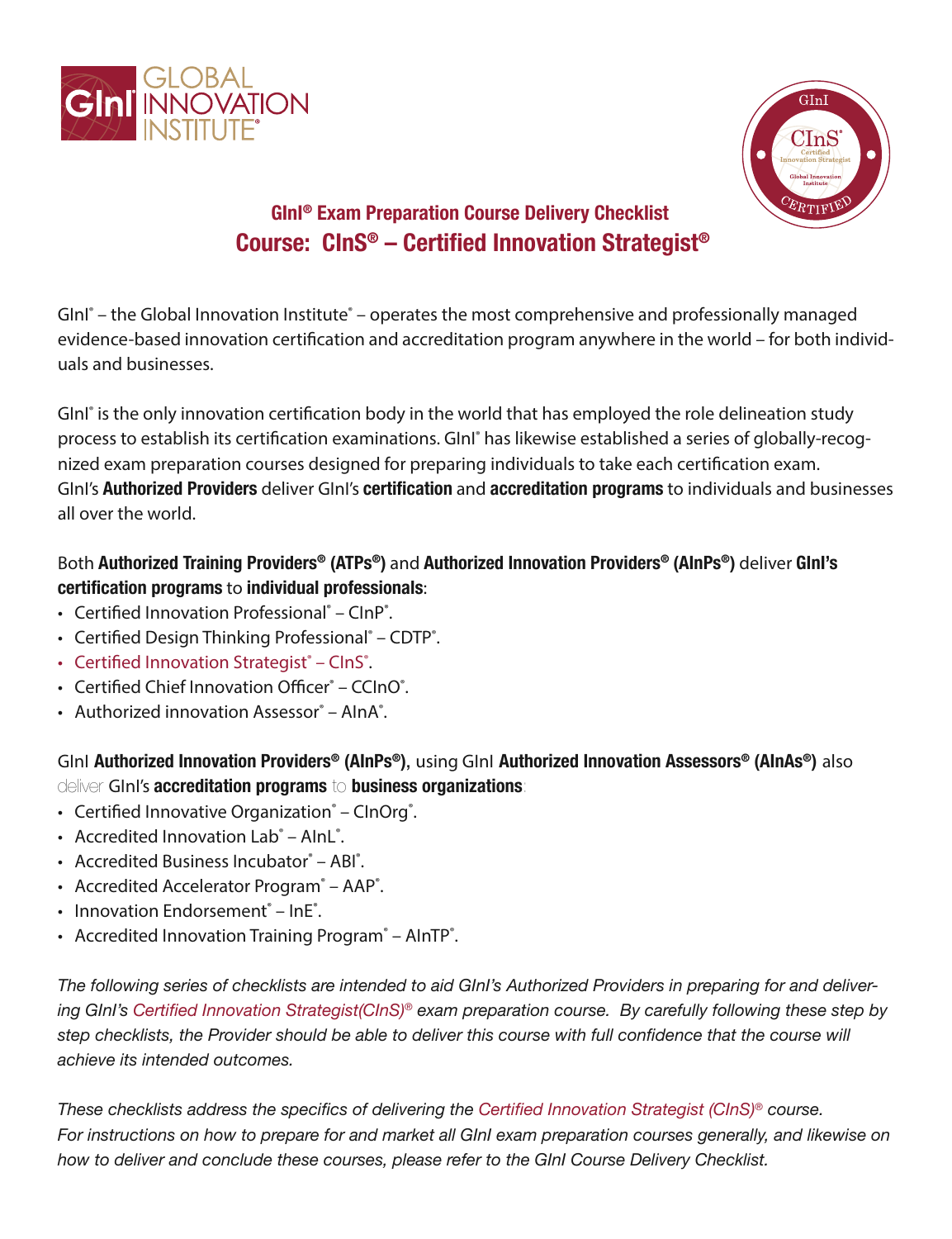

#### Understand the duration, structure, format, and outcomes of the CInS<sup>®</sup> exam preparation course. Understand the intended duration of the course. Understand the intended team structure of the course. The CInS<sup>®</sup> exam preparation course is intended to be delivered as a 3-day course with at least 7 hours of contact time each day. If desired, Providers may add additional class time to spend more time on select topics in order to explore them in greater detail. Course participants are to be divided into teams, as they will be working together as teams for the majority of the course exercises. The ideal team size is 5, though it is acceptable for team size to vary between 4 and 6. Ensure your Instructor meets the qualifications for teaching the course. Your instructor must meet both of the following qualifications: 1. Hold current certification as a GInI CInS°. 2. Have studied the entire AInMB® / confident in its understanding. Understand the expected outcomes for the course. The expected outcomes of the CInS<sup>®</sup> course are that: 1. Participants are properly exposed to the topical content of the course through a clear explanation of each topic. 2. Participants are able to develop a useable understanding of the course content. This is augmented by: a) Deeper instructor explanation (for example, by answering clarifying questions). b) Additional classroom discussion amongst participants. c) Application of the hands-on exercises provided in the Course Exercise Book and Case Study materials. d) Further review and study of the Course Workbook content. 3. Participants are ultimately able to complete and pass the CInS<sup>®</sup> exam so as to obtain formal certification as a CInS<sup>°</sup>. Understand the intended classroom format for the course. The intended classroom format for this course is to arrange a serious of round tables about the room where each team will sit together at their table. Ensure that each team can adequately see and hear the instructor at the front of the room.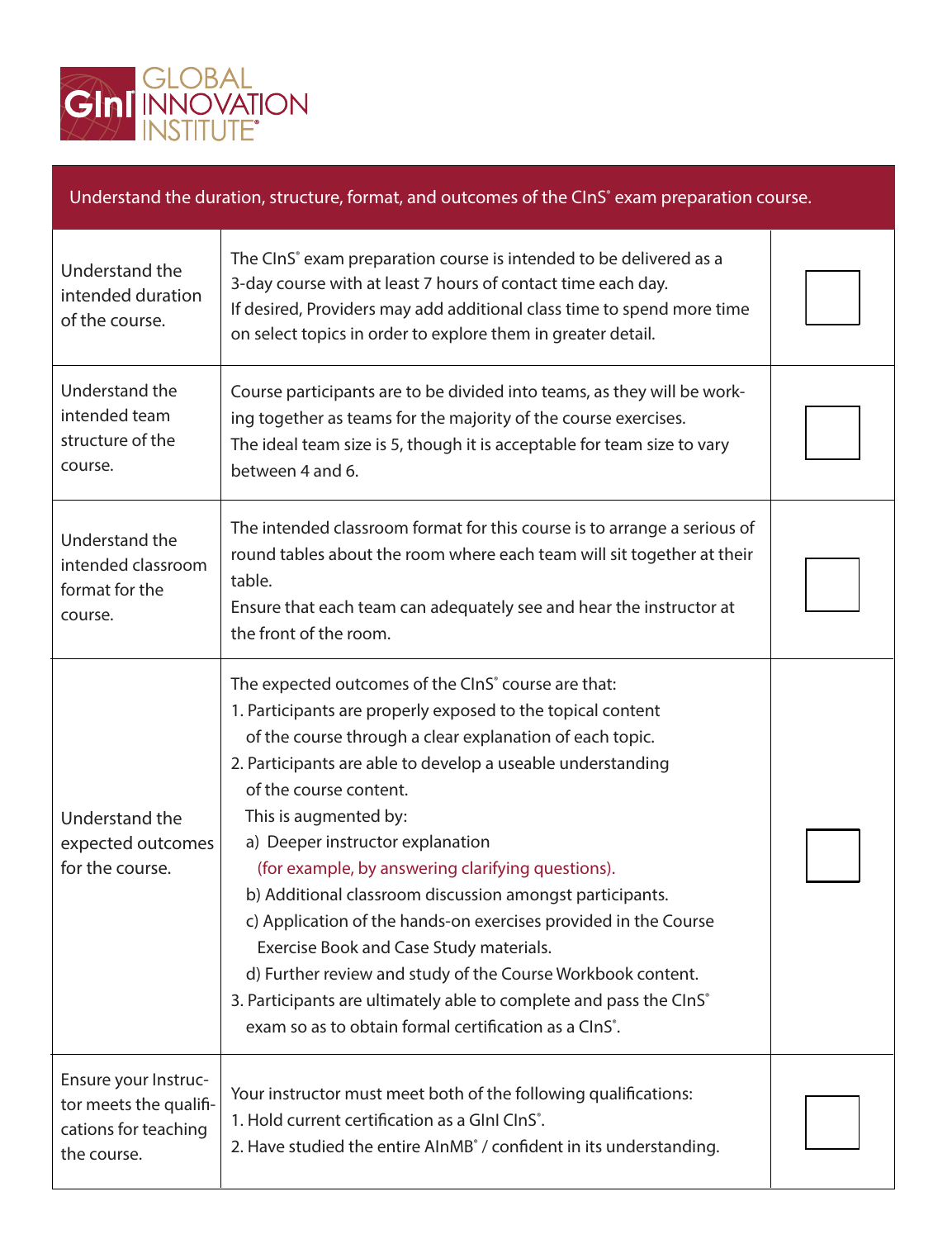

| Assemble the core materials required to deliver the CInS <sup>®</sup> exam preparation course. |                                       |             |  |  |  |
|------------------------------------------------------------------------------------------------|---------------------------------------|-------------|--|--|--|
| Item                                                                                           | Number                                | Format      |  |  |  |
| AlnP <sup>®</sup> Guidebook for the ClnS <sup>®</sup> course.                                  | One only - for you the Provider       | <b>PDF</b>  |  |  |  |
| Instructor's Guidebook for the CInS <sup>®</sup> course.                                       | One only - for your instructor.       | <b>PDF</b>  |  |  |  |
| Course Outline for the ClnS <sup>®</sup> course.                                               | One only - for your instructor.       | <b>XLSX</b> |  |  |  |
| Presentation Deck for the ClnS° course.                                                        | One only - for your Instructor.       | <b>PPTX</b> |  |  |  |
| Course Workbook for the CInS° course.                                                          | One hardcopy for each<br>participant. | <b>PDF</b>  |  |  |  |
| Course Exercise Guide for the CInS <sup>®</sup> course.                                        | One hardcopy for each<br>participant. | <b>PDF</b>  |  |  |  |
| Field Interview Guide for the CInS®<br>course.                                                 | One hardcopy for each<br>participant. | <b>PDF</b>  |  |  |  |
| Glnl <sup>®</sup> PX Framework.                                                                | One softcopy for each<br>participant. | <b>XLSX</b> |  |  |  |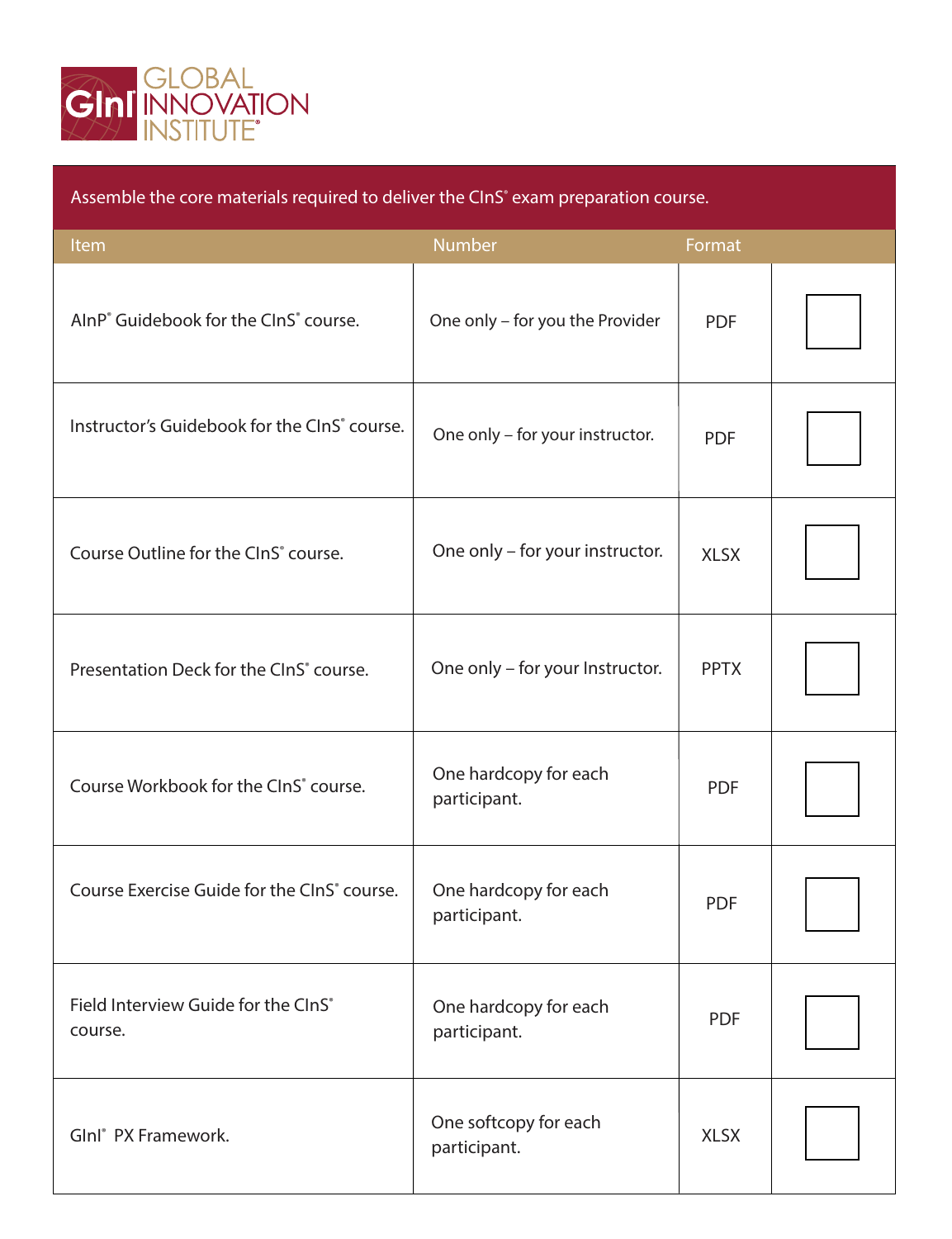

Assemble the wall and table posters required to deliver the CInS<sup>®</sup> exam preparation course.

| <b>Title</b>                                                                          | <b>Author(s)</b>                      | <b>Topic</b> |  |
|---------------------------------------------------------------------------------------|---------------------------------------|--------------|--|
| Wall Poster -<br>GInl Strategic Innovation Compass <sup>®</sup> - SInC <sup>®</sup> . | One only - to hang on<br>a room wall. | <b>JPEG</b>  |  |
| Wall Poster -<br>Glnl Strategic Innovation Roadmap® - SlnR®.                          | One only - to hang on<br>a room wall. | <b>JPEG</b>  |  |
| Wall Poster -<br>GInl Enterprise Innovation Architecture <sup>®</sup> -<br>$EInA®$ .  | One only - to hang on<br>a room wall. | <b>JPEG</b>  |  |
| Wall Poster -<br>GInl Business Model Innovation Framework -<br>BMInF.                 | One only - to hang on<br>a room wall. | <b>JPEG</b>  |  |
| Table Poster -<br>GInI Empathy Map - Detailed (alternatively,<br>Blank version).      | One per team / table.                 | <b>JPEG</b>  |  |
| Table Poster -<br>GInl Customer Experience Journey Map -<br>CXJM.                     | One per team / table.                 | <b>JPEG</b>  |  |
| Table Poster -<br><b>GInl Business Model Canvas - BMC.</b>                            | One per team / table.                 | <b>JPEG</b>  |  |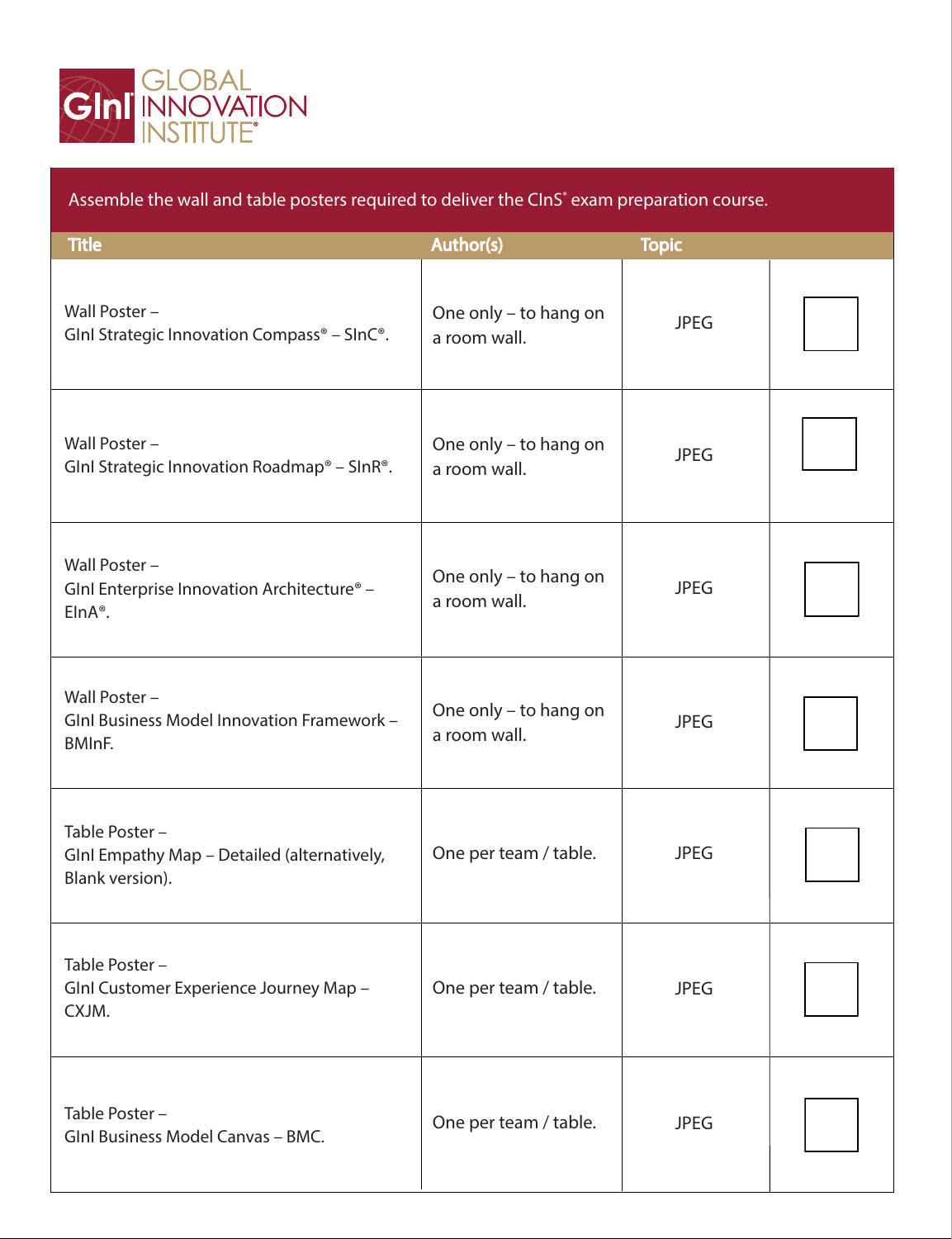

# Item Number and The Company of the Company of the Number Assemble the ancillary materials required to deliver the CInS<sup>®</sup> exam preparation course. Easel stand. Ideally with an integral whiteboard surface. One per team / table. Plus one for the instructor. Flip Chart. To be placed on each team's easel stand. One per team / table. Plus one for the instructor. Post-It Notes – multiple pad colors.  $\begin{vmatrix} 4 & -5 \ 1 & -1 \end{vmatrix}$  and sper team / table. Vary the pad colors. Markers – Whiteboard / Universal – multiple marker colors. 2 – 3 per team / table. Vary the marker colors. Coffee Cup Boxes  $-4$ " x  $4$ " x  $4$ "  $$ typically white / any light color is acceptable. 50 Boxes per team / table.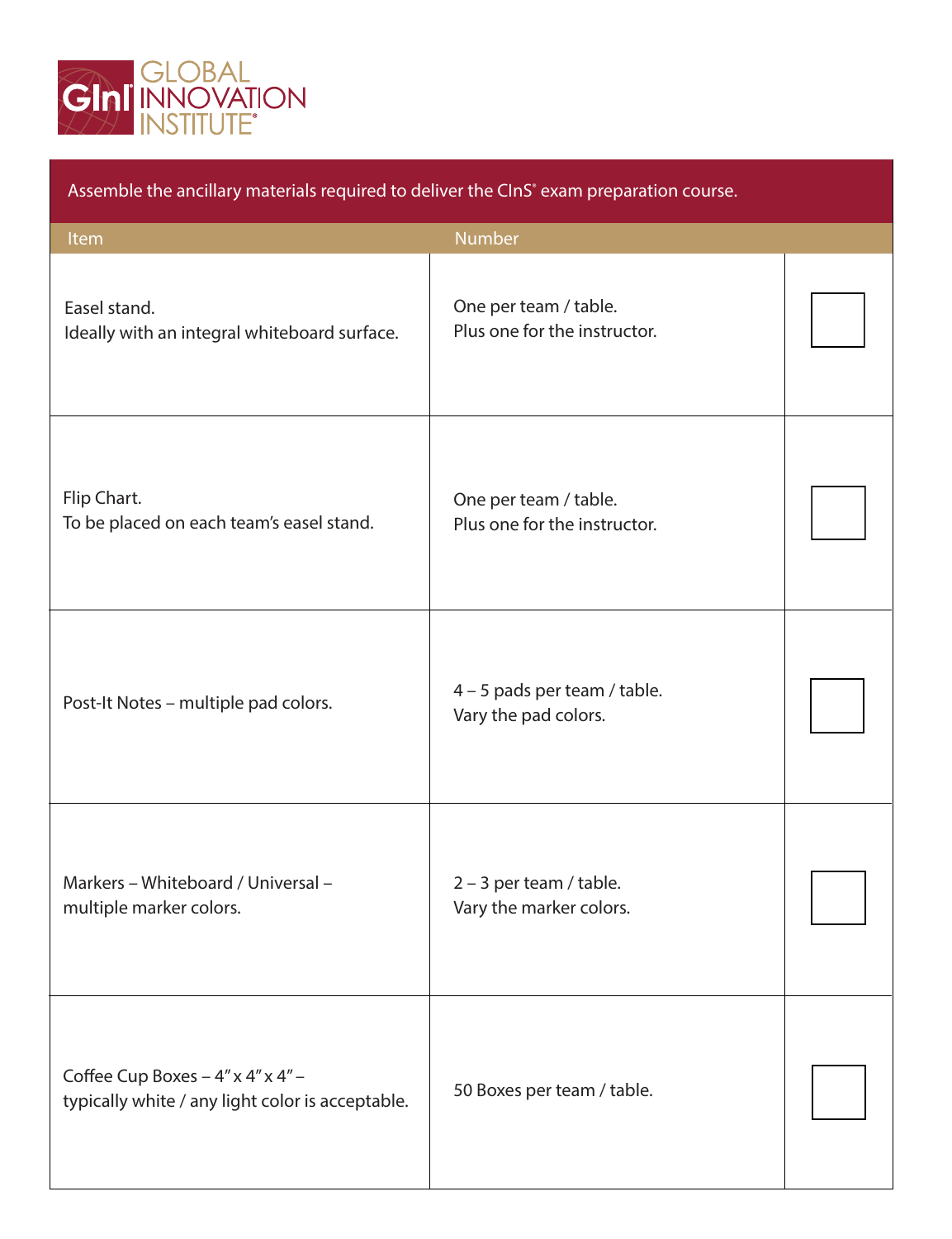

#### Suggested books for the Course Instructor to read. Title **The Author(s)** The Author(s) The Author(s) Topic Topic The Alchemy of Growth: Practical Insights for Building the Enduring Enterprise The Innovator's Dilemma: When New Technologies Cause Great Firms to Fail The Innovator's Solution: Creating and Sustaining Growth The Curve Ahead: Discovering the Path to Unlimited Growth Mehrdad Baghai Stephen Coley David White Growth Strategy **Technological** Disruption Growth Strategy Lean Startup Method Outcome-Driven Innovation Customer Experience Innovation Resilient Growth Strategy Clayton Christensen Dave Power. Clayton Christensen Michael Raynor The Lean Startup: How Today's Entrepreneurs Use Continuous Innovation. What Customers Want: Using Outcome-Driven Innovation to Create Breakthrough Products and Services The Experience Economy: Competing for Customer Time, Attention, and Money. Eric Ries. Anthony Ulwick B. Joseph Pine II James Gilmore The Five Discovery Skills The Innovator's DNA: Mastering the Five Skills of Disruptive Innovators. Jeff Dyer Hal Gregersen Clayton Christensen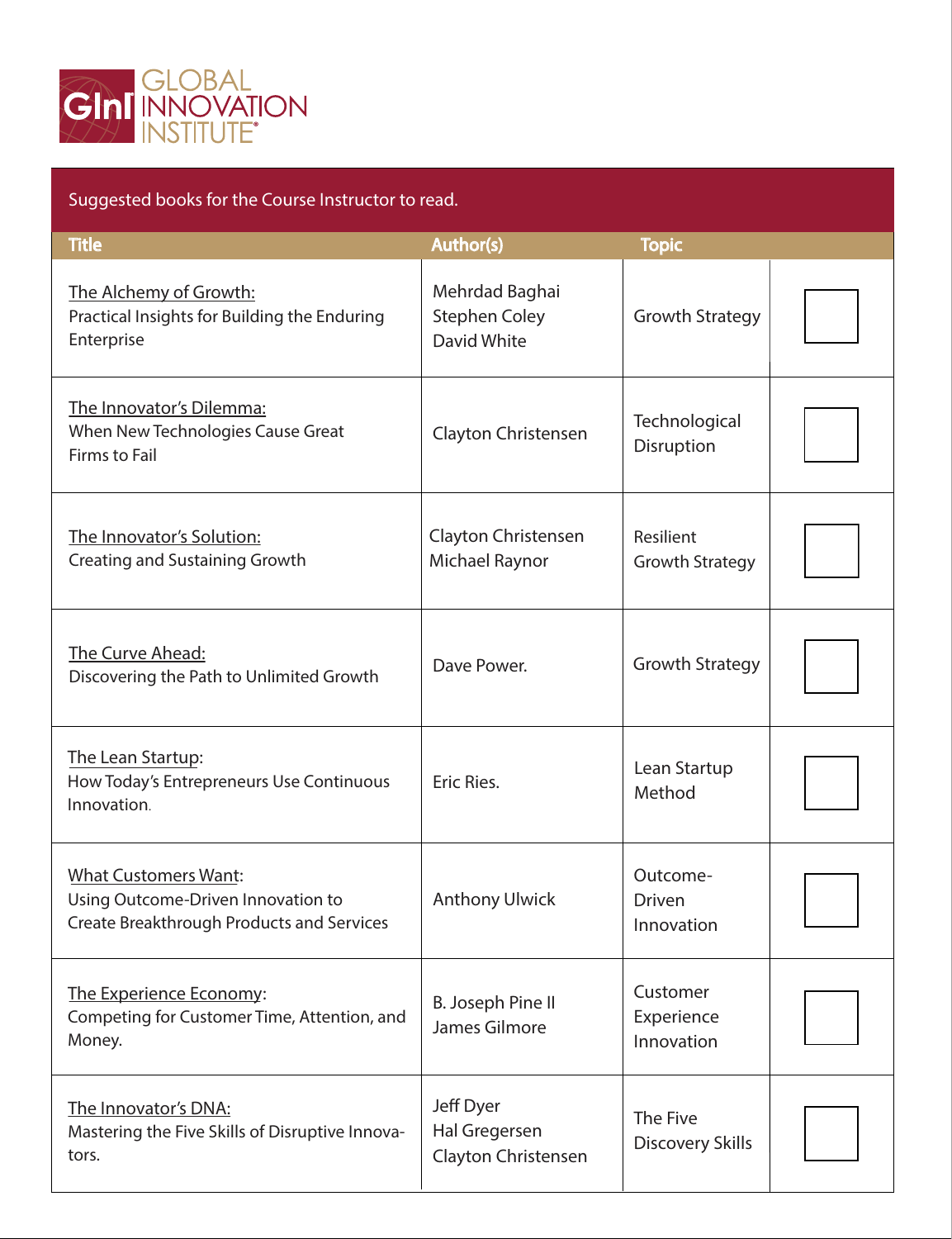

| Plan and prepare for delivering the CInS <sup>®</sup> exam preparation course.   |                                                                                                                                                                                                                                                                                                                                                                                                                                                                                                                                                                                         |  |  |  |
|----------------------------------------------------------------------------------|-----------------------------------------------------------------------------------------------------------------------------------------------------------------------------------------------------------------------------------------------------------------------------------------------------------------------------------------------------------------------------------------------------------------------------------------------------------------------------------------------------------------------------------------------------------------------------------------|--|--|--|
| Establish a detailed agenda<br>for the course.                                   | This will involve a detailed agenda prescribing the times<br>for introductions, recaps, lessons, Q&A sessions,<br>exercises, breaks, meals, and<br>summarizations.<br>breaks, meals, and summarizations.                                                                                                                                                                                                                                                                                                                                                                                |  |  |  |
| Plan out the logistics for<br>the course, and for each<br>day within the course. | - This will involve creating detailed plans for the following:<br>• Course location / venue<br>(including ensuring that participants have been provided<br>with directions on how to locate the venue, and any<br>special instructions they will require for parking, sign-in,<br>etc.).<br>• Overall length of the course, in number of days.<br>• The detailed schedule for each day - times and durations<br>for starts, breaks, lunch, ending, etc.<br>- Classroom set up – tables, chairs, whiteboards, posters,<br>exercise materials, instructor lectern, projector, audio, etc. |  |  |  |